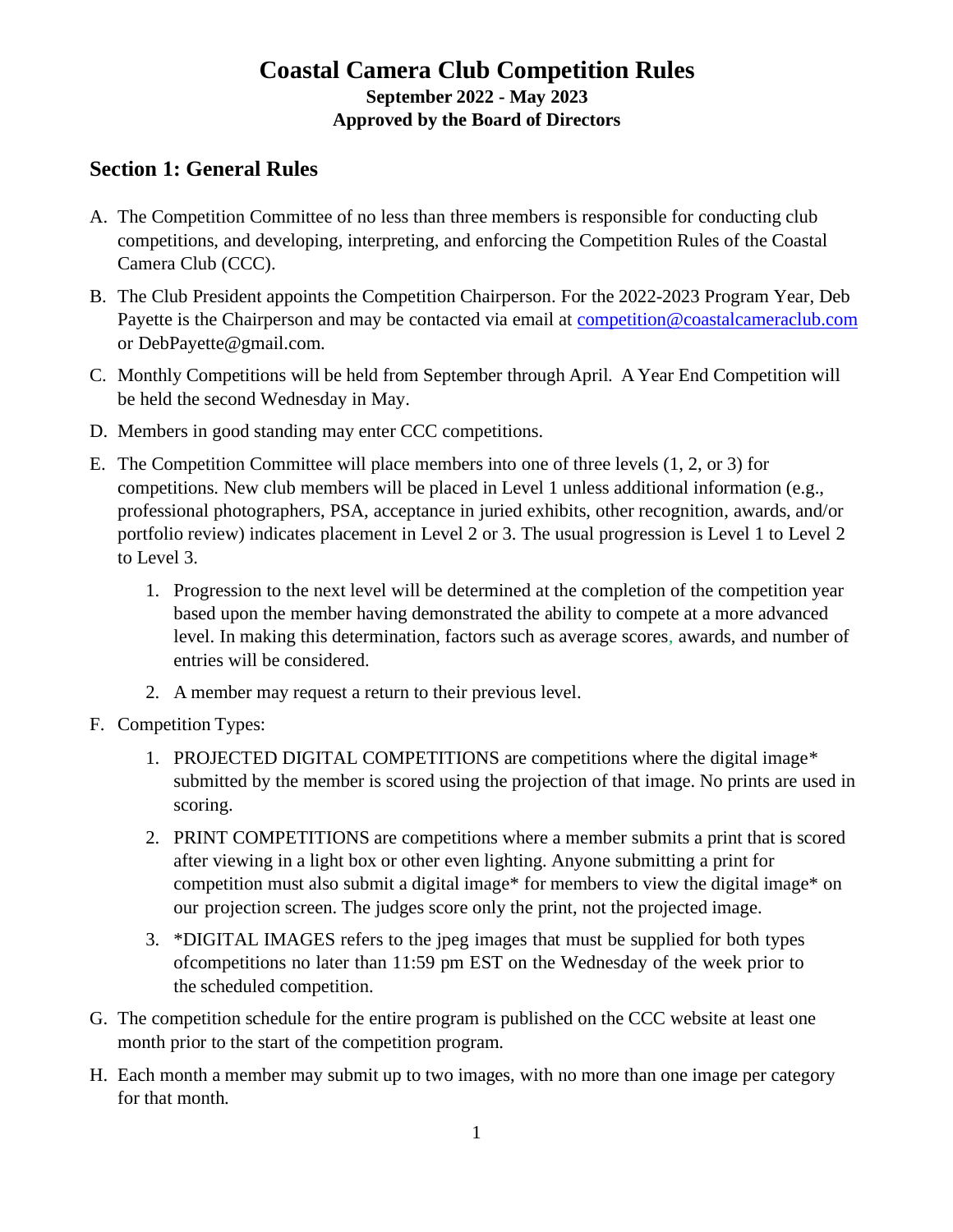I. A print or digital image that has placed in CCC competitions in any form may not form the basis of a new competition submission in the same or in a new form, and may not be re-entered in a Monthly Competition. A print or digital image that has NOT placed may be re-entered in other competition.

### **Section 2: Competition Categories**

**Competition Categories:** There are five (5) Competition Categories available each month

- **1) Open Color**: The photograph is not monochromatic.
	- All elements need to be the photographer's own work.
	- HDR, stacking, stitched, and composite images are allowed.
	- Vignettes are allowed.
	- Borders/digital frames are not allowed except a thin white border may be added to separate the background of a dark image and the boundaries of an image from the black background of the competition software.
	- The final result must begin with an original image or series of images that were captured or made by the maker either digitally or on film.
- **2) Open Mono**: The photograph is monochromatic: Limited to B&W, Sepia (colors of browns), or Cyanotype (bluish colors).
	- All elements need to be the photographer's own work.
	- HDR, stacking, stitched, and composite images are allowed.
	- Vignettes are allowed.
	- Borders/digital frames are not allowed except a thin white border may be added to separate the background of a dark image and the boundaries of an image from the black background of the competition software.
	- The final result must begin with an original image or series of images that were captured or made by the maker either digitally or on film.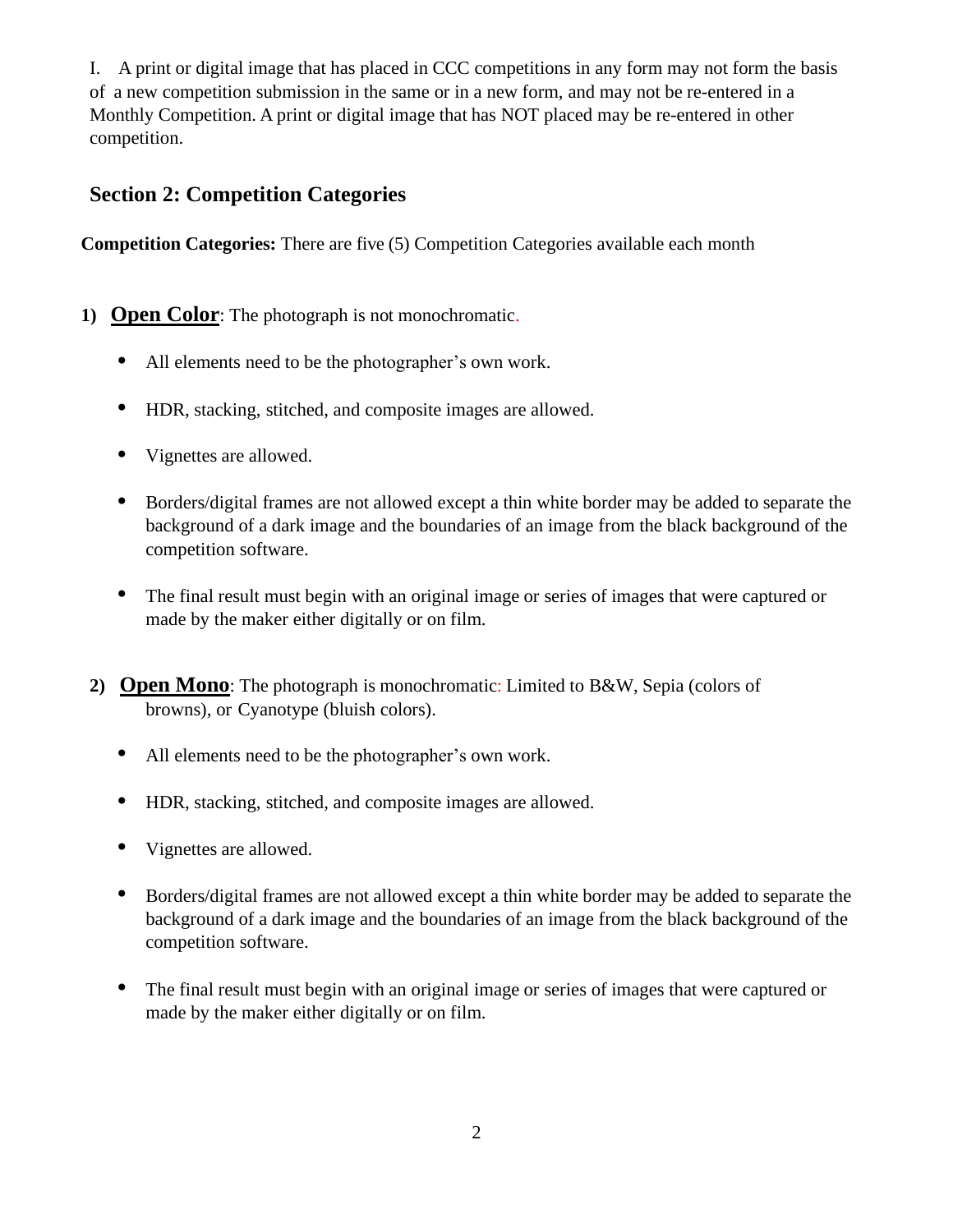- **3) Assigned Pictorial: (Color or Monochromatic):** An Assigned Pictorial image expresses the"TOPIC" of the month.
	- All elements need to be the photographer's own work.
	- HDR, stacking, stitched, and composite images are allowed.
	- Vignettes are allowed.
	- Borders/digital frames are not allowed except a thin white border may be added to separate the background of a dark image and the boundaries of an image from the black background of the competition software.
	- The final result must begin with an original image or series of images that were captured or made by the maker either digitally or on film.

**4) Nature:** Nature photography is a wide range of photography taken outdoors and devoted to displaying natural elements such as landscapes, wildlife, plants, and close-ups of natural scenes and textures.

- **• All allowed adjustments must appear natural.**
- Nature photography is restricted to the use of the photographic process to depict all branches of natural history. Human elements *(hand of man)* to include humans*,* shall not be present. Photographs of human created hybrid plants, cultivated plants, feral animals, domestic animals, or mounted specimens are *not allowed*, as is any form of manipulation that alters the truth of the photographic statement.
- **•** Photographs of animals or plants that are constrained or in an unnatural environment such as zoos, aquariums, controlled environments, photographic game farms, rescue leagues, cages, butterflies in butterfly houses, or any other situations where human intervention is required for survival are *not allowed*.
- **•** Infrared images and UV, either direct-captures or derivations, are *not allowed.*
- **•** Textures or substituted backgrounds are *not allowed.*
- Techniques that add, relocate, replace, or remove pictorial elements except by cropping are *not allowed*.
- **•** Techniques that enhance the presentation of the photograph without changing the nature story or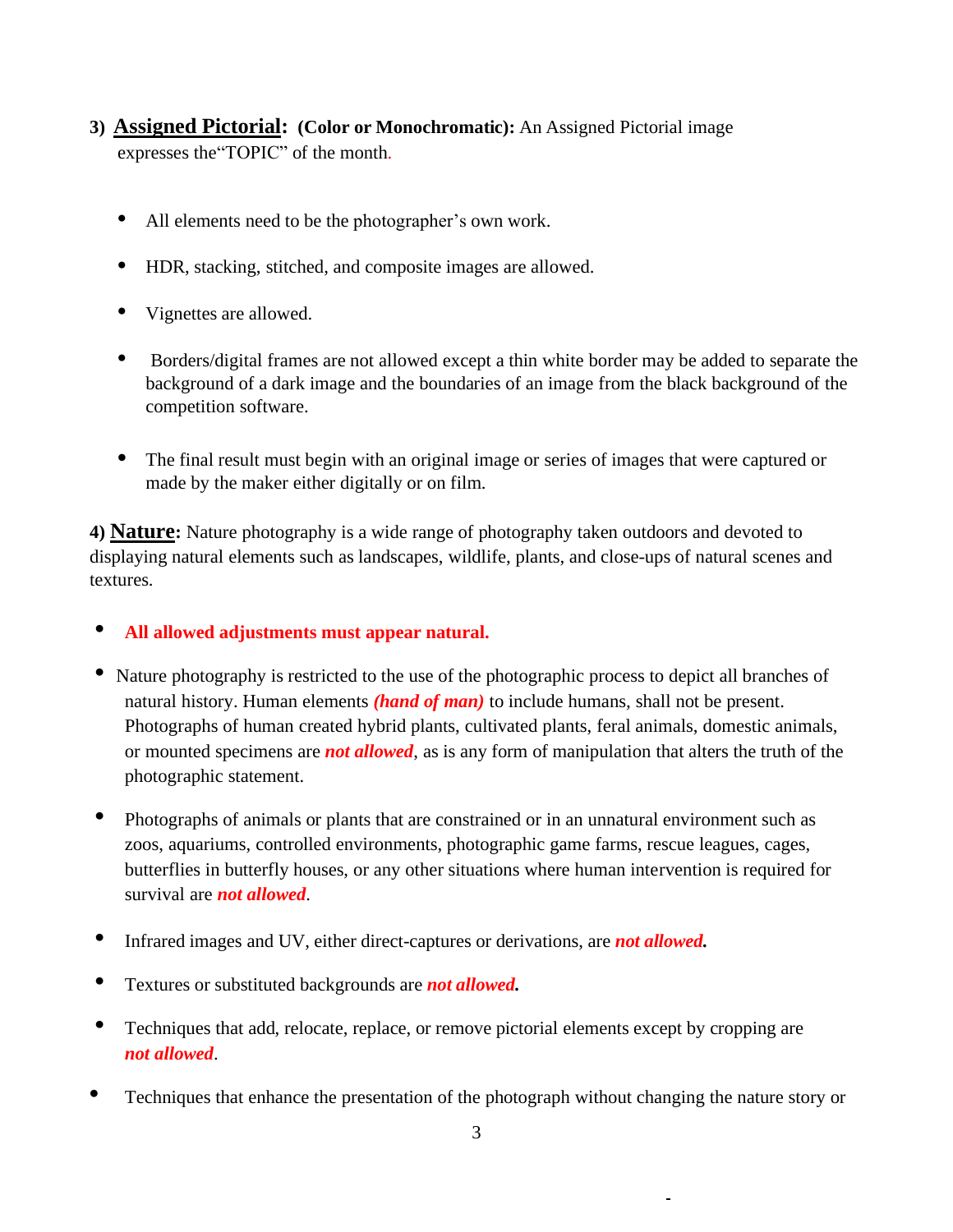the pictorial content, or without altering the content of the original scene, are permitted including HDR, focus stacking, and dodging/burning. Techniques that remove elements added by the camera, such as dust spots, digital noise, and film scratches, are allowed. **All allowed adjustments must appear natural**. Color images may be converted to Black and White.

- **•** Star trails are allowed as long as all Nature rules are followed.
- **•** Stitched images are permitted if reality is not altered.
- **•** Scientific bands, scientific tags, or radio collars on wild animals are allowed.
- **•** Borders/digital frames are not allowed except a thin white border may be added to separate the background of a dark image and the boundaries of an image from the black background of the competition software.
- The final result must begin with an original image or series of images that were captured or made by the maker either digitally or on film.
- **5) Creative Artistry:** Images must represent an altered reality, meaning an image is noticeably different from a scene normally viewed through a camera lens. These images should display skill in imagination and originality. There is no requirement that the final Creative Artistry image be recognizable or represent any specific object. An image may be abstract (unrecognizable images and/or items), or an image may include images and/or items that create imaginary scenes.
	- The final result must begin with an original image or series of images that were captured or made by the maker either digitally or on film.
	- The intent is to encourage members to learn photo manipulation and various post-processing tools and techniques.
	- There are no restrictions on the processes used to create the final Creative Artistry image.
	- Judges are instructed to evaluate, critique and score Creative Artistry entries for their overall photographic impact, not for the amount of manipulation required to achieve the effect.

### **Section 3: Digital and Print Submissions**

- A. Print and matting requirements for images submitted in PRINT COMPETITIONS are as follows:
	- 1. All print entries MUST be single MATTED. Un-matted entries will NOT be accepted, nor will double (or more) mats or dry mounted prints.
	- 2. The matted print must be mounted on smooth rigid backing material, such as foam board.
	- 3. The print, mat, and backing board must be secured to prevent slippage.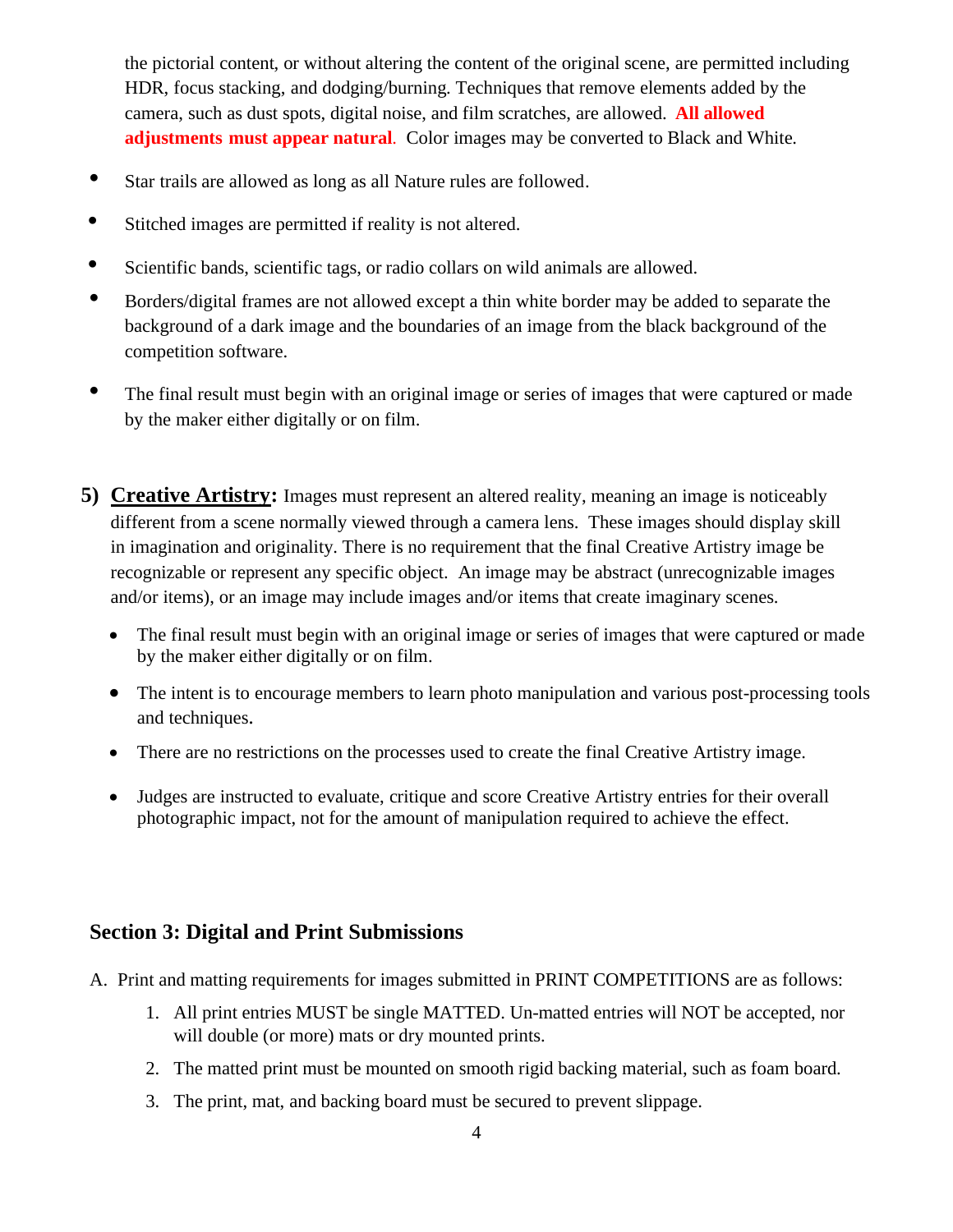- 4. Maximum mat dimension on any one side is 20".
- 5. Allowable mat colors are white, off-white/ecru, and black.
- 6. Single mats with standard cutout shapes, including oval and round, are allowed.
- 7. Framed images or images with glass fronts are not allowed.
- 8. No signatures, copyright symbols, or watermarks on the image or mat are allowed.
- 9. Submitted prints must have a completed CCC label (available on the CCC website) attached to its back (upper left hand side).
- B. Digital images must be submitted in both types of competition and MUST conform to the following requirements:
	- 1. Size of longest side: Maximum of 1440 pixels
	- 2. Size of image: Maximum of 3 mb
	- 3. Color Space: sRGB
	- 4. File name should be the title of the image.
	- 5. Image title should not contain any special characters.
	- 6. File Format: All files must be in JPEG format, with either a .jpg or a .jpeg file extension.
	- 7. Submission deadline of digital images for all competitions: NOT later than 11:59 pm EST on the Wednesday of the week prior to the scheduled competition.
- C. Image Review:
	- 1. A panel of Competition Committee members will review the images uploaded to the monthlycontests within 24 hours after the contest deadline for submitted entries close. The photo analysis team will report to the Committee Chairperson any possible nonconformance with a category rule for further research and review by the Committee Chairperson or his/her designee.
	- 2. The photo analysis team upon review of submitted competition images may request a copy of the photographers original image should the need arise to compare the original to the submitted image for verification and acceptance in any submitted categories.
	- 3. Once the submittal page closes and the images have been reviewed, members found to have non-conforming images will be notified and given the opportunity until 6:00 PM the Friday prior to the competition date to withdraw the image or enter the image in an appropriate category, if available. Changes to the contest page can only be performed by the competition Committee Chairperson or his/her designee. If an image is withdrawn for whatever reason, the image may be used in a future competition provided it meets the category requirements.

# **Section 4: Scoring and Judging of Competitions**

A. There will be three judges for monthly competitions, comprised of two or three member judges and up to one non-member judge.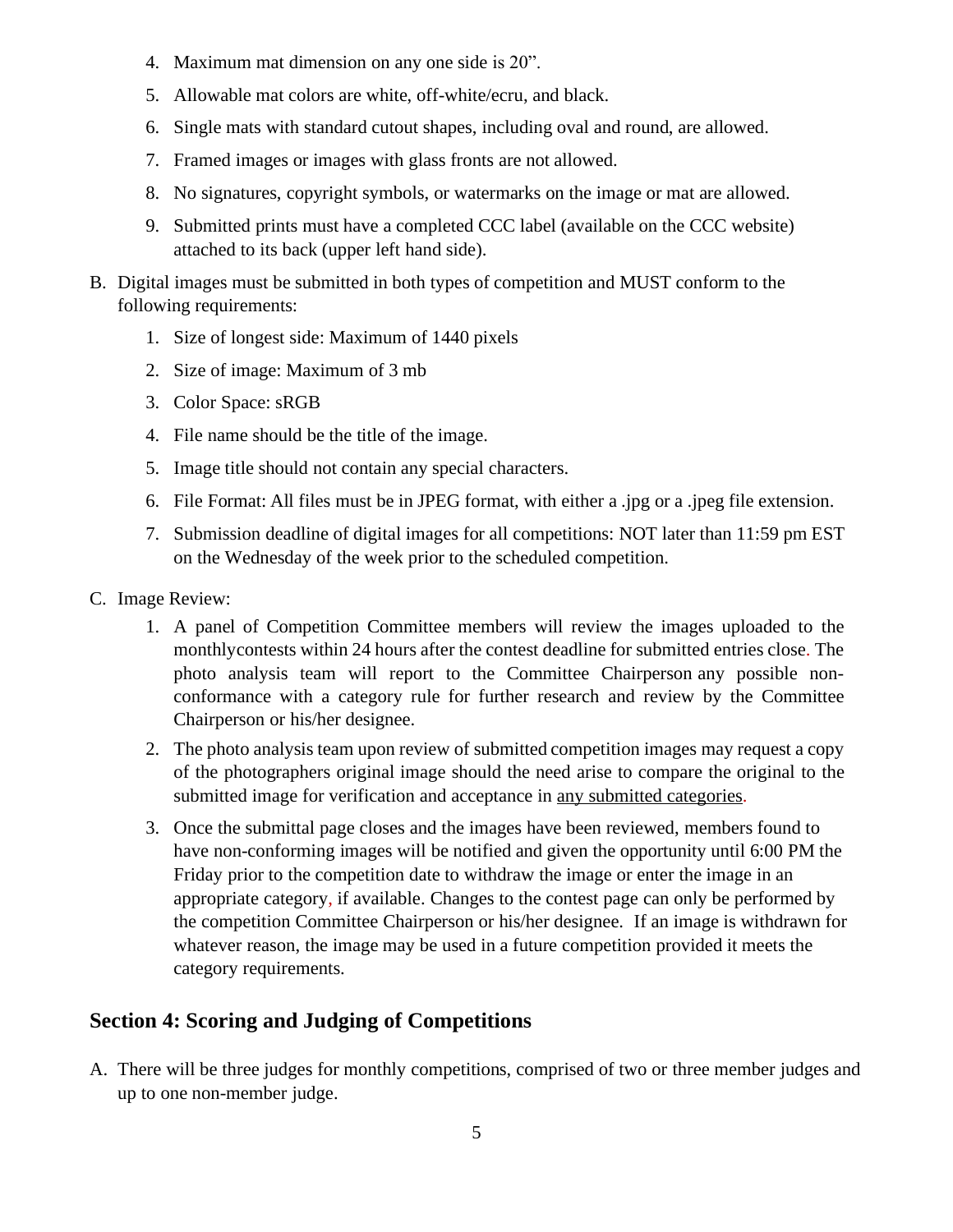- B. In case of ties when two or more images receive identical scores, duplicate awards (multiple first through third place) will be assigned, except for the Year End Competition, in which case ties for first place will be broken.
- C. Three non-member judges will judge the Year End Competition.
- D. The following minimum points will be used when determining placement, regardless of the number of entries submitted for a category:

| <b>1st Place</b> | 2nd Place | 3rd Place |
|------------------|-----------|-----------|
| 22 points        | 20 points | 18 points |

- E. Members who are judging will not submit images in that month's competition. Competition Chair will not compete in monthly competitions.
- F. Members who volunteer in the Print Studio and know the identity of the photographer by virtue of having assisted in printing the member's image, will score the entry 0. In that case, the other two scores will be averaged for the third score.
- G. Judges will not be told or shown the identity of the photographer. If the judge is positive he or she knows the photographer of an entry he or she is judging, the judge will score the entry 0. In that case, the other two scores will be averaged for the third score.
- H. After the competition there will be an opportunity for the judges to make comments. Also, there will be a time for members to ask questions and request an evaluation of their images from the judges.

#### **Section 5: Grievances**

- A. Any competition related grievances, such as for procedural issues or an image believed to be inappropriate for the category, MUST be made to the Competition Committee Chairperson within seven days after the competition.
- B. During the investigative phase, the Competition Chairperson or her/his designee (in the case of an extended absence) will review the grievance and, if another member is involved, that member will be given an opportunity to respond.
- C. During the decision phase, the Competition Committee will review the grievance, responses and other relevant documents and then decide on the matter. The Competition Committee Chairperson will report back to the member initiating the grievance and other members, if any, who were impacted in the case of score/award changes.
- D. Except in unusual circumstances, grievances will be resolved within two weeks from the date the grievance is received.
- E. The decision of the Competition Committee is final. No further grievance can be filed during the competition year with regard to the challenged image unless new information becomes known that was not known at the time of the original challenge.
- F. Grievances are not permitted against member judges or outside judges.
- G. The Competition Committee has the mission and authority to conduct a competition following CCC rules and may try to resolve complaints informally before it reaches the final stage of the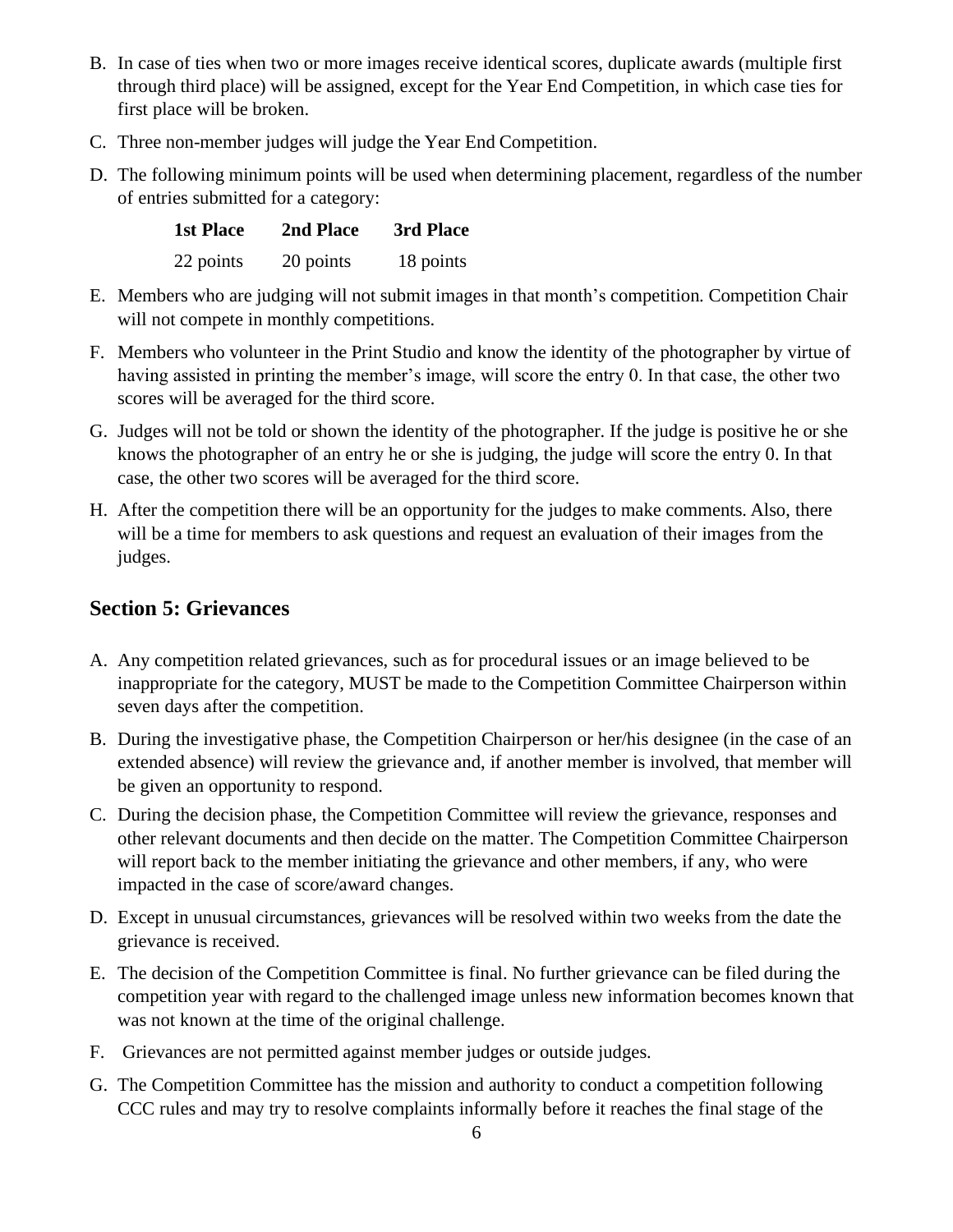grievance process.

- H. Due to the potentially sensitive and confidential nature of grievances, and to protect the identity of members submitting the grievance and involved directly or peripherally, all communications regarding the grievance MUST be channeled through the Competition Committee Chairperson or her/his designee.
- I. A report of all grievances filed, and actions taken will be made by the Competition Chairperson at the next monthly Board of Directors meeting following the competition.
- J. The Competition Chairperson will report a summary of the grievance and the resolution to members in the next E-newsletter. The person(s) raising the grievance and the member against whom the grievance is filed shall not be identified to the membership.

## **Section 6: Year End Awards and Recognition**

- A. The Year End Competition will be comprised of all First Place images from the eight monthly competitions, organized by Digital and Print Levels (1, 2, and 3) and Categories Assigned Pictorial,Nature, Open Color, Open Mono, and Creative Artistry. Awards will be given for First, Second, and Third Place.
- B. All ties will be broken.
- C. In a closed scoring session after the general meeting, three judges will choose two "Photographs of the Year" (one print and one digital) from among the First Place category winners in Levels 1, 2, and 3.
- D. In addition to the above awards, the Competition Committee will determine three "Photographers of the Year," one each from Level 1, 2, and 3, based entirely on total accumulated points of images having placed (First, Second, or Third) in all monthly competitions for the program year.
- E. In order to offset any disadvantage to a member who served as a judge for a monthly competition and was therefore not able to compete, the average of the judge's total accumulated points during the year will be multiplied by the proportion of images in which the member placed, and that number will be added to the judge's total accumulated points for images that placed. If the judge regularly submits two entries per competition, this number will be added twice to arrive at an estimate of the accumulated points the member would have earned had he or she entered the competition. Example: A member enters two images in each of seven competitions and judges one competition (and therefore cannot submit two images that night). This member has a total accumulated point value for images that placed 1st, 2nd, or 3rd of 1800. The average of points received for the 14 submitted images is 230. Of the 14 images entered during monthly competitions, 7 placed 1st, 2nd, or 3rd (50%). So, the estimate of the accumulated points the member would have earned equals  $1800 + (0.5)(230)(2)$ , which equals 2030.
- F. Photographers will receive a "Versatile Photographer" award if they have placed first in at least one category, and first, second, or third in each of the other categories.
- G. Other awards may be made at the discretion of the Competition Committee.
- H. Awards will be announced at the annual Awards Banquet, if applicable. Due to the Covid Pandemic